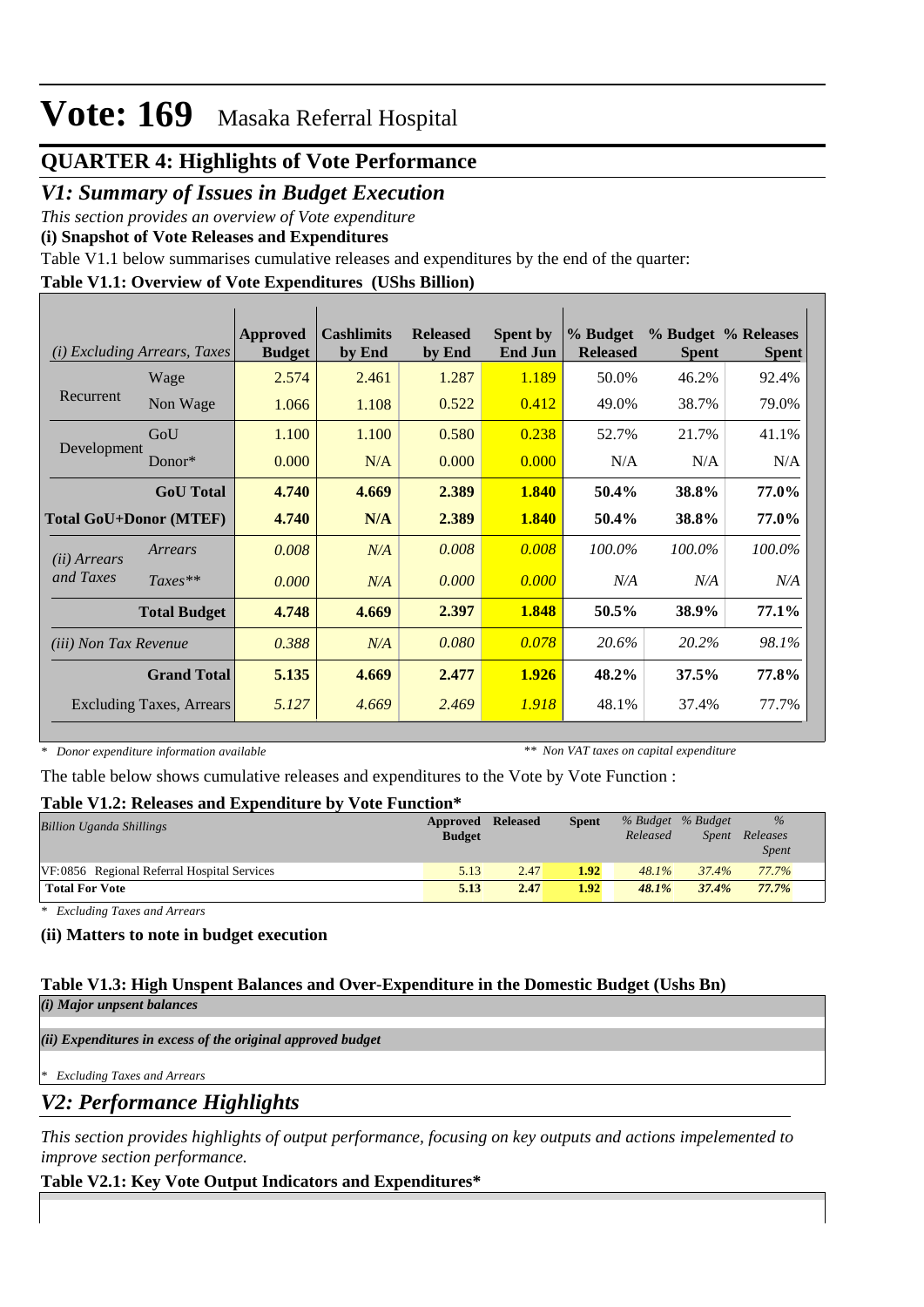| Vote, Vote Function<br><b>Key Output</b>                | <b>Approved Budget and</b><br><b>Planned outputs</b>              |         | <b>Cumulative Expenditure</b><br>and Performance     |       | <b>Status and Reasons for</b><br>any Variation from Plans |       |  |
|---------------------------------------------------------|-------------------------------------------------------------------|---------|------------------------------------------------------|-------|-----------------------------------------------------------|-------|--|
| Vote Function: 0856 Regional Referral Hospital Services |                                                                   |         |                                                      |       |                                                           |       |  |
| Output: 085601                                          | <b>Inpatient services</b>                                         |         |                                                      |       |                                                           |       |  |
| Description of Performance: 41000 admissions            |                                                                   |         |                                                      |       |                                                           |       |  |
|                                                         | 120,000 patient days                                              |         |                                                      |       |                                                           |       |  |
|                                                         | 9,000 deliveries                                                  |         |                                                      |       |                                                           |       |  |
|                                                         | 3,000 major surgical operations                                   |         |                                                      |       |                                                           |       |  |
|                                                         | 85 % Bed occupancy rate                                           |         |                                                      |       |                                                           |       |  |
|                                                         | 5 days ALOS                                                       |         |                                                      |       |                                                           |       |  |
| Performance Indicators:                                 |                                                                   |         |                                                      |       |                                                           |       |  |
| No. of in patients admitted                             |                                                                   | 41,000  |                                                      |       |                                                           |       |  |
| Bed occupancy rate<br>(inpatients)                      |                                                                   | 85      |                                                      |       |                                                           |       |  |
| Average rate of stay for<br>inpatients (no. days)       |                                                                   | 5       |                                                      |       |                                                           |       |  |
| <b>Output Cost:</b>                                     | UShs Bn:                                                          | 3.091   | UShs Bn:                                             | 1.371 | % Budget Spent:                                           | 44.4% |  |
| Output: 085602                                          | <b>Outpatient services</b>                                        |         |                                                      |       |                                                           |       |  |
| Description of Performance: 150000 General outpatient   | contacts                                                          |         |                                                      |       |                                                           |       |  |
|                                                         | 10,000 Private patient contacts                                   |         |                                                      |       |                                                           |       |  |
|                                                         | 3,000 Surgical patient contacts                                   |         |                                                      |       |                                                           |       |  |
|                                                         | 5,000 Pediatric patient contacts                                  |         |                                                      |       |                                                           |       |  |
|                                                         | 10,000 Ear, Nose and Throat<br>patient contacts                   |         |                                                      |       |                                                           |       |  |
|                                                         | 25,500 Specialized Medical<br>Outpatient contacts                 |         |                                                      |       |                                                           |       |  |
|                                                         | 55,000 HIV/AIDS patient<br>contacts                               |         |                                                      |       |                                                           |       |  |
|                                                         | 4,500 Obs/ Gynea patient<br>contacts                              |         |                                                      |       |                                                           |       |  |
| Performance Indicators:                                 |                                                                   |         |                                                      |       |                                                           |       |  |
| No. of specialised<br>outpatients attended to           |                                                                   | 100,000 |                                                      |       |                                                           |       |  |
| No. of general outpatients<br>attended to               |                                                                   | 150,000 |                                                      |       |                                                           |       |  |
| <b>Output Cost:</b>                                     | UShs Bn:                                                          | 0.201   | UShs Bn:                                             |       | 0.072 % Budget Spent:                                     | 35.9% |  |
| Output: 085603                                          |                                                                   |         | Medicines and health supplies procured and dispensed |       |                                                           |       |  |
| Description of Performance: . Annual EMHS procurement   | plan prepared and submitted<br>timely to NMS and PPS<br>suppliers |         |                                                      |       |                                                           |       |  |
|                                                         | •Bimonthly EMHS orders<br>prepared and submitted timely           |         |                                                      |       |                                                           |       |  |

# **QUARTER 4: Highlights of Vote Performance**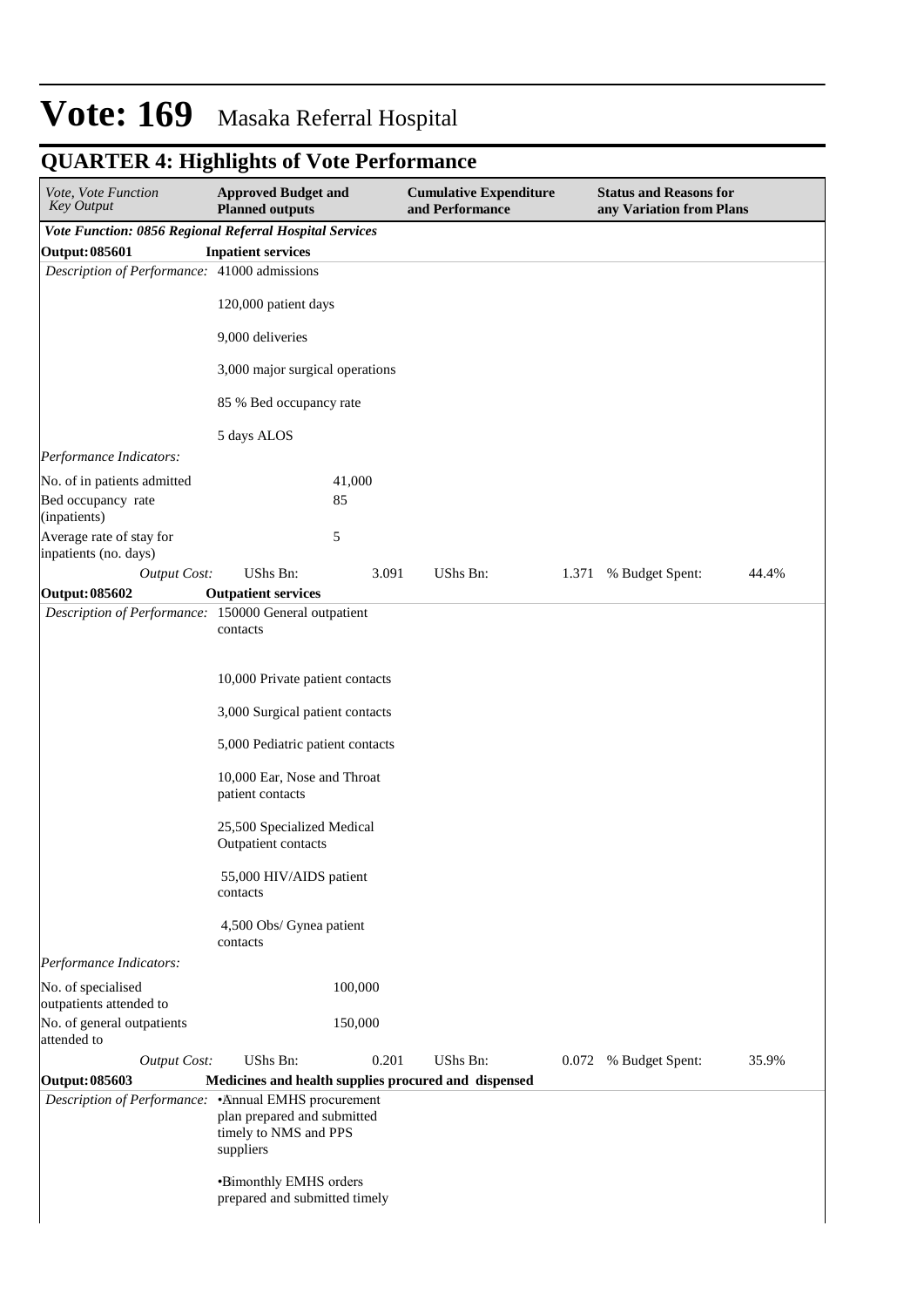# **QUARTER 4: Highlights of Vote Performance**

| Vote, Vote Function<br><b>Key Output</b>                  | <b>Approved Budget and</b><br><b>Planned outputs</b>                           |                  | <b>Cumulative Expenditure</b><br>and Performance |       | <b>Status and Reasons for</b><br>any Variation from Plans |       |  |  |
|-----------------------------------------------------------|--------------------------------------------------------------------------------|------------------|--------------------------------------------------|-------|-----------------------------------------------------------|-------|--|--|
|                                                           | to NMS/PPS suppliers                                                           |                  |                                                  |       |                                                           |       |  |  |
| Performance Indicators:                                   |                                                                                |                  |                                                  |       |                                                           |       |  |  |
| Value of medicines<br>received/dispensed (Ush bn)         |                                                                                | 1.04             |                                                  |       |                                                           |       |  |  |
| <b>Output Cost:</b>                                       | UShs Bn:                                                                       | 0.188            | UShs Bn:                                         | 0.043 | % Budget Spent:                                           | 23.0% |  |  |
| <b>Output: 085604</b>                                     | <b>Diagnostic services</b>                                                     |                  |                                                  |       |                                                           |       |  |  |
| Description of Performance: 19,000 Imaging examinations ( | Ultra sound 9,000 and X-ray<br>10,000                                          |                  |                                                  |       |                                                           |       |  |  |
|                                                           | 170,000 laboratory tests                                                       |                  |                                                  |       |                                                           |       |  |  |
|                                                           | 100 Post mortem                                                                |                  |                                                  |       |                                                           |       |  |  |
|                                                           | 2200 Histological examinations<br>(Biopsy specimens)                           |                  |                                                  |       |                                                           |       |  |  |
|                                                           | 5,000 Blood transfusions                                                       |                  |                                                  |       |                                                           |       |  |  |
| Performance Indicators:                                   |                                                                                |                  |                                                  |       |                                                           |       |  |  |
| Patient xrays (imaging)<br>No. of labs/tests              |                                                                                | 19,000<br>170000 |                                                  |       |                                                           |       |  |  |
| <b>Output Cost:</b>                                       | UShs Bn:                                                                       | 0.107            | UShs Bn:                                         | 0.040 | % Budget Spent:                                           | 37.6% |  |  |
| <b>Output: 085605</b><br>Description of Performance:      | <b>Hospital Management and support services</b>                                |                  |                                                  |       |                                                           |       |  |  |
| <b>Output Cost:</b>                                       | <b>UShs Bn:</b>                                                                | 0.336            | UShs Bn:                                         | 0.127 | % Budget Spent:                                           | 37.8% |  |  |
| <b>Output: 085606</b>                                     | Prevention and rehabilitation services                                         |                  |                                                  |       |                                                           |       |  |  |
| Description of Performance: 3,000 Physiotherapy client    | sessions held                                                                  |                  |                                                  |       |                                                           |       |  |  |
|                                                           | 500 occupational therapy<br>sessions held                                      |                  |                                                  |       |                                                           |       |  |  |
|                                                           | 1000 orthopedic appliances<br>formulated                                       |                  |                                                  |       |                                                           |       |  |  |
|                                                           | 3,000 family planning contacts                                                 |                  |                                                  |       |                                                           |       |  |  |
|                                                           | 10,000 PMTCT contacts                                                          |                  |                                                  |       |                                                           |       |  |  |
|                                                           | 15,000 ANC contacts                                                            |                  |                                                  |       |                                                           |       |  |  |
|                                                           | 12 specialists' outreaches to<br>hospitals and HC IVs in Masaka<br>Region done |                  |                                                  |       |                                                           |       |  |  |
|                                                           | 15,000 persons immunised                                                       |                  |                                                  |       |                                                           |       |  |  |
| Performance Indicators:                                   |                                                                                |                  |                                                  |       |                                                           |       |  |  |
| No. of people receiving<br>family planning services       |                                                                                | 3,000            |                                                  |       |                                                           |       |  |  |
| No. of people immunised                                   |                                                                                | 15,000           |                                                  |       |                                                           |       |  |  |
| No. of antenatal cases                                    |                                                                                | 15,000           |                                                  |       |                                                           |       |  |  |
| <b>Output Cost:</b>                                       | UShs Bn:                                                                       | 0.081            | UShs Bn:                                         | 0.026 | % Budget Spent:                                           | 32.7% |  |  |
| <b>Output: 085680</b>                                     | Hospital Construction/rehabilitation                                           |                  |                                                  |       |                                                           |       |  |  |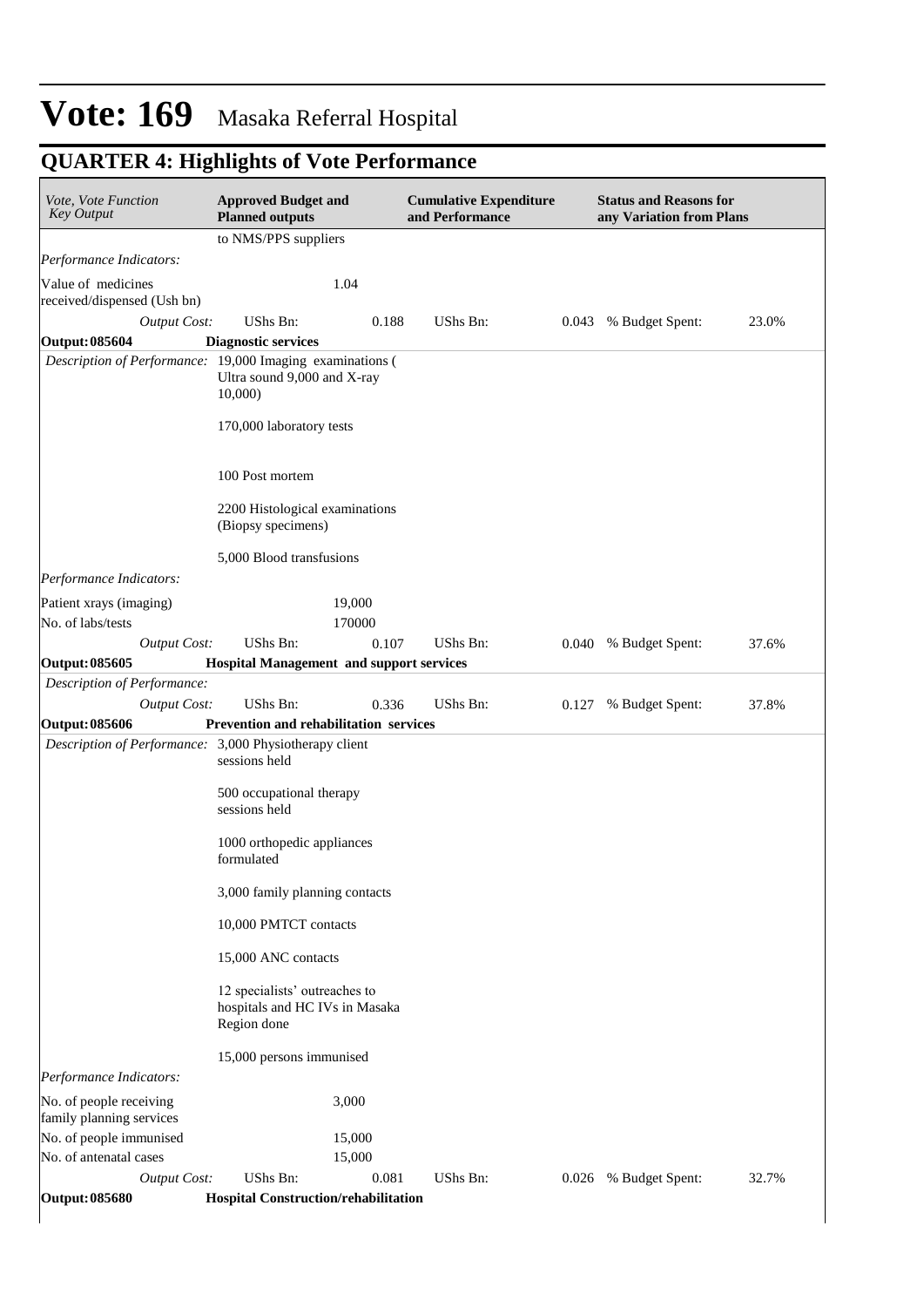# **QUARTER 4: Highlights of Vote Performance**

| <i>Vote, Vote Function</i><br><b>Key Output</b>                                | <b>Approved Budget and</b><br><b>Planned outputs</b>                                                  |                | <b>Cumulative Expenditure</b><br>and Performance |       | <b>Status and Reasons for</b><br>any Variation from Plans |       |  |
|--------------------------------------------------------------------------------|-------------------------------------------------------------------------------------------------------|----------------|--------------------------------------------------|-------|-----------------------------------------------------------|-------|--|
| Description of Performance: Solar Back up at private ward                      | Upgrading complete                                                                                    |                |                                                  |       |                                                           |       |  |
|                                                                                | Water harvesting at selected<br>sites completed<br>(Administration, Jica Building<br>and Mental Unit) |                |                                                  |       |                                                           |       |  |
|                                                                                | One Ultrasound machine and<br>two Ultra sound probes and<br>accessories procured                      |                |                                                  |       |                                                           |       |  |
|                                                                                | One heavy duty photocopier<br>machine and accessories<br>procured                                     |                |                                                  |       |                                                           |       |  |
| Performance Indicators:                                                        |                                                                                                       |                |                                                  |       |                                                           |       |  |
| No.<br>reconstructed/rehabilitated<br>general wards                            | $\boldsymbol{0}$                                                                                      |                |                                                  |       |                                                           |       |  |
| No. of hospitals benefiting<br>from the rennovation of<br>existing facilities. | 1                                                                                                     |                |                                                  |       |                                                           |       |  |
| <b>Output Cost:</b>                                                            | UShs Bn:                                                                                              | 0.238          | UShs Bn:                                         |       | 0.052 % Budget Spent:                                     | 22.0% |  |
| <b>Output: 085681</b>                                                          | <b>Staff houses construction and rehabilitation</b>                                                   |                |                                                  |       |                                                           |       |  |
| Description of Performance: A 30 unit staff hostel                             | construction at 10 % completion                                                                       |                |                                                  |       |                                                           |       |  |
| Performance Indicators:                                                        |                                                                                                       |                |                                                  |       |                                                           |       |  |
| No. of staff houses<br>constructed/rehabilitated                               | 30                                                                                                    |                |                                                  |       |                                                           |       |  |
| <b>Output Cost:</b>                                                            | UShs Bn:                                                                                              | 0.300          | UShs Bn:                                         | 0.000 | % Budget Spent:                                           | 0.0%  |  |
| Output: 085682                                                                 | Maternity ward construction and rehabilitation                                                        |                |                                                  |       |                                                           |       |  |
| Description of Performance: Foundation and pillars for the                     | four levels completed                                                                                 |                |                                                  |       |                                                           |       |  |
|                                                                                | Super-structure for maternity<br>complex 10% complete                                                 |                |                                                  |       |                                                           |       |  |
| Performance Indicators:                                                        |                                                                                                       |                |                                                  |       |                                                           |       |  |
| No. of maternity wards<br>rehabilitated                                        | $\boldsymbol{0}$                                                                                      |                |                                                  |       |                                                           |       |  |
| No. of maternity wards<br>constructed                                          | $\mathbf{1}$                                                                                          |                |                                                  |       |                                                           |       |  |
| <b>Output Cost:</b>                                                            | UShs Bn:                                                                                              | 0.584          | UShs Bn:                                         | 0.186 | % Budget Spent:                                           | 31.9% |  |
| <b>Vote Function Cost</b>                                                      | <b>UShs Bn:</b>                                                                                       | 5.127 UShs Bn: |                                                  |       | 1.918 % Budget Spent:                                     | 37.4% |  |
| <b>Cost of Vote Services:</b>                                                  | UShs Bn:                                                                                              | 5.127 UShs Bn: |                                                  |       | 1.918 % Budget Spent:                                     | 37.4% |  |

*\* Excluding Taxes and Arrears*

#### **Table V2.2: Implementing Actions to Improve Vote Performance**

# *V3: Details of Releases and Expenditure*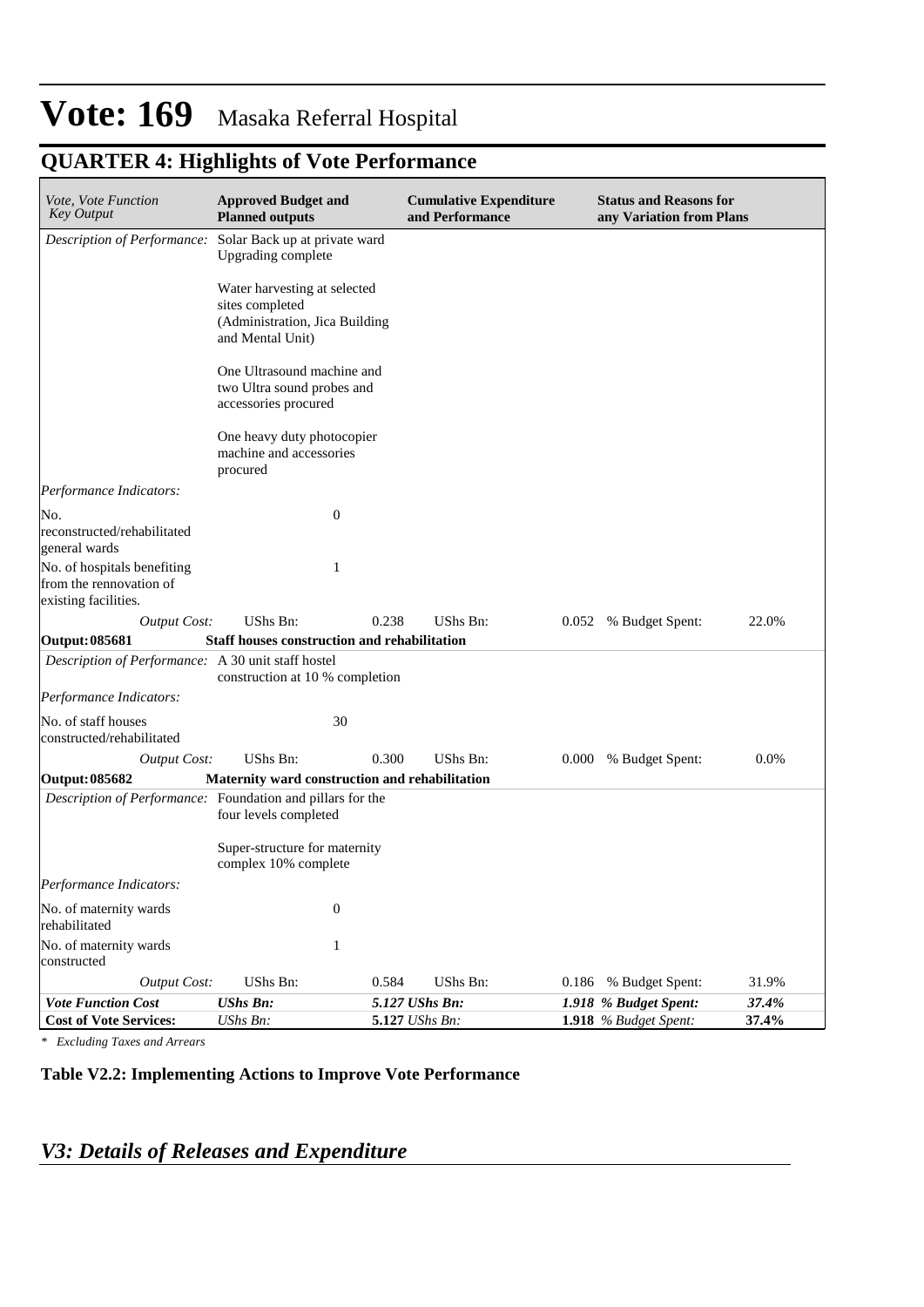## **QUARTER 4: Highlights of Vote Performance**

*This section provides a comprehensive summary of the outputs delivered by the Vote and further details of Vote expenditures by Vote Function and Expenditure Item.*

### **Table V3.1: GoU Releases and Expenditure by Output\***

| <b>Billion Uganda Shillings</b>                             | Approved      | <b>Released</b> | <b>Spent</b> | $%$ GoU       | $%$ GoU       | $%$ GoU  |
|-------------------------------------------------------------|---------------|-----------------|--------------|---------------|---------------|----------|
|                                                             | <b>Budget</b> |                 |              | <b>Budget</b> | <b>Budget</b> | Releases |
|                                                             |               |                 |              | Released      | Spent         | Spent    |
| VF:0856 Regional Referral Hospital Services                 | 4.74          | 2.39            | 1.84         | 50.4%         | 38.8%         | 77.0%    |
| Class: Outputs Provided                                     | 3.64          | 1.81            | 1.60         | 49.7%         | 44.0%         | 88.5%    |
| 085601 Inpatient services                                   | 2.96          | 1.45            | 1.34         | 49.1%         | 45.3%         | 92.2%    |
| 085602 Outpatient services                                  | 0.19          | 0.09            | 0.07         | 48.4%         | 37.2%         | 76.9%    |
| 085603 Medicines and health supplies procured and dispensed | 0.05          | 0.03            | 0.02         | 58.9%         | 42.1%         | 71.5%    |
| 085604 Diagnostic services                                  | 0.10          | 0.05            | 0.04         | 49.7%         | 37.2%         | 74.8%    |
| 085605 Hospital Management and support services             | 0.26          | 0.14            | 0.11         | 54.2%         | 41.4%         | 76.4%    |
| 085606 Prevention and rehabilitation services               | 0.08          | 0.04            | 0.03         | 54.9%         | 32.7%         | 59.6%    |
| 085607 Immunisation Services                                | 0.00          | 0.00            | 0.00         | 53.3%         | 8.3%          | 15.5%    |
| Class: Capital Purchases                                    | 1.10          | 0.58            | 0.24         | 52.7%         | 21.7%         | 41.1%    |
| 085680 Hospital Construction/rehabilitation                 | 0.22          | 0.16            | 0.05         | 74.3%         | 24.3%         | 32.7%    |
| 085681 Staff houses construction and rehabilitation         | 0.30          | 0.05            | 0.00         | $15.0\%$      | $0.0\%$       | $0.0\%$  |
| 085682 Maternity ward construction and rehabilitation       | 0.58          | 0.37            | 0.19         | 64.1%         | 31.9%         | 49.7%    |
| <b>Total For Vote</b>                                       | 4.74          | 2.39            | 1.84         | 50.4%         | 38.8%         | 77.0%    |

*\* Excluding Taxes and Arrears*

### **Table V3.2: 2014/15 GoU Expenditure by Item**

| <b>Billion Uganda Shillings</b>                          | <b>Approved</b><br><b>Budget</b> | <b>Releases</b> | <b>Expend-</b><br>iture | % Budged<br><b>Released</b> | % Budget<br><b>Spent</b> | %Releases<br><b>Spent</b> |
|----------------------------------------------------------|----------------------------------|-----------------|-------------------------|-----------------------------|--------------------------|---------------------------|
| <b>Output Class: Outputs Provided</b>                    | 3.64                             | 1.81            | 1.60                    | 49.7%                       | 44.0%                    | 88.5%                     |
| 211101 General Staff Salaries                            | 2.57                             | 1.29            | 1.19                    | 50.0%                       | 46.2%                    | 92.4%                     |
| 211103 Allowances                                        | 0.11                             | 0.06            | 0.04                    | 53.9%                       | 40.2%                    | 74.6%                     |
| 213001 Medical expenses (To employees)                   | 0.00                             | 0.00            | 0.00                    | 66.7%                       | 5.6%                     | 8.4%                      |
| 213002 Incapacity, death benefits and funeral expenses   | 0.01                             | 0.00            | 0.00                    | 58.9%                       | 20.5%                    | 34.8%                     |
| 221001 Advertising and Public Relations                  | 0.01                             | 0.00            | 0.00                    | 66.7%                       | 22.1%                    | 33.1%                     |
| 221002 Workshops and Seminars                            | 0.01                             | 0.01            | 0.00                    | 66.7%                       | 53.5%                    | 80.2%                     |
| 221007 Books, Periodicals & Newspapers                   | 0.01                             | 0.00            | 0.00                    | 72.0%                       | 38.4%                    | 53.4%                     |
| 221008 Computer supplies and Information Technology (IT) | 0.01                             | 0.00            | 0.00                    | 52.2%                       | 50.8%                    | 97.2%                     |
| 221009 Welfare and Entertainment                         | 0.03                             | 0.01            | 0.01                    | 22.6%                       | 20.2%                    | 89.2%                     |
| 221010 Special Meals and Drinks                          | 0.16                             | 0.06            | 0.05                    | 39.4%                       | 28.3%                    | 71.7%                     |
| 221011 Printing, Stationery, Photocopying and Binding    | 0.02                             | 0.01            | 0.01                    | 63.2%                       | 32.0%                    | 50.6%                     |
| 221012 Small Office Equipment                            | 0.01                             | 0.00            | 0.00                    | 23.3%                       | 7.5%                     | 32.1%                     |
| 221014 Bank Charges and other Bank related costs         | 0.00                             | 0.00            | 0.00                    | 33.3%                       | 0.0%                     | 0.0%                      |
| 222001 Telecommunications                                | 0.03                             | 0.01            | 0.01                    | 39.4%                       | 17.5%                    | 44.3%                     |
| 222002 Postage and Courier                               | 0.00                             | 0.00            | 0.00                    | 66.8%                       | 5.0%                     | 7.5%                      |
| 222003 Information and communications technology (ICT)   | 0.01                             | 0.01            | 0.00                    | 66.7%                       | 1.2%                     | 1.9%                      |
| 223001 Property Expenses                                 | 0.01                             | 0.00            | 0.00                    | 27.4%                       | 0.0%                     | 0.0%                      |
| 223005 Electricity                                       | 0.20                             | 0.12            | 0.12                    | 62.3%                       | 62.3%                    | 100.0%                    |
| 223006 Water                                             | 0.03                             | 0.00            | 0.00                    | 0.0%                        | 0.0%                     | N/A                       |
| 223007 Other Utilities- (fuel, gas, firewood, charcoal)  | 0.01                             | 0.00            | 0.00                    | 6.7%                        | 2.5%                     | 38.0%                     |
| 224002 General Supply of Goods and Services              | 0.00                             | 0.00            | 0.00                    | N/A                         | N/A                      | $0.0\%$                   |
| 224004 Cleaning and Sanitation                           | 0.09                             | 0.06            | 0.05                    | 63.3%                       | 58.9%                    | 93.0%                     |
| 224005 Uniforms, Beddings and Protective Gear            | 0.07                             | 0.01            | 0.00                    | 18.0%                       | 1.8%                     | 10.2%                     |
| 227001 Travel inland                                     | 0.05                             | 0.03            | 0.02                    | 47.3%                       | 42.5%                    | 89.8%                     |
| 227002 Travel abroad                                     | 0.01                             | 0.00            | 0.00                    | 36.2%                       | 9.3%                     | 25.6%                     |
| 227004 Fuel, Lubricants and Oils                         | 0.10                             | 0.06            | 0.06                    | 64.8%                       | 66.7%                    | 102.9%                    |
| 228001 Maintenance - Civil                               | 0.02                             | 0.01            | 0.01                    | 47.6%                       | 47.7%                    | 100.1%                    |
| 228002 Maintenance - Vehicles                            | 0.03                             | 0.02            | 0.01                    | 62.9%                       | 27.2%                    | 43.2%                     |
| 228003 Maintenance – Machinery, Equipment & Furniture    | 0.04                             | 0.02            | 0.01                    | 42.0%                       | 19.0%                    | 45.2%                     |
| <b>Output Class: Capital Purchases</b>                   | 1.10                             | 0.58            | 0.24                    | 52.7%                       | 21.7%                    | 41.1%                     |